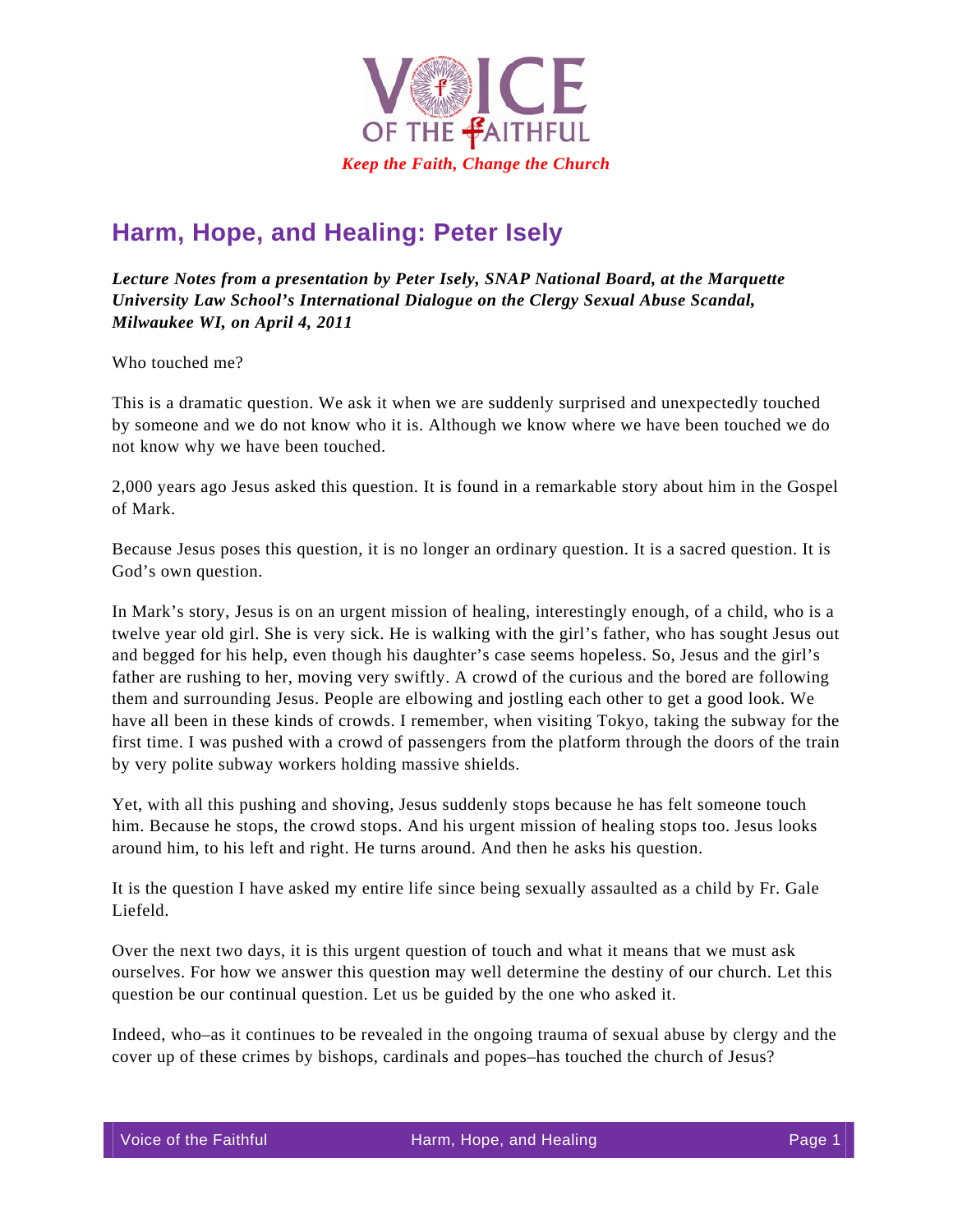Because the touch of sexual violence and abuse has found such a comfortable and welcoming home in the Catholic priesthood for so long, the question of touch has become for many of us Catholics our single greatest crisis of faith.

And it should be.

The disciples who were with Jesus, according to the gospel account, found his question untimely and unwanted. After all, they were on an important assignment. They were amazed and astonished that Jesus was even asking such an absurd question. How, in such a crowd, could anyone possibly know who touched him, much less that he had been touched?

How often we survivors are told how untimely, unwanted, and impractical our question is concerning who touched us. How often we are told that it is interfering and even stopping the important and urgent work of the church.

Yet, Jesus, according to Mark, knew instantaneously that he had been touched, and upon being touched, he "immediately felt the power going out of him." What's even more amazing, Jesus had barely been touched, simply the hem of his robe barely grazed.

So who is this person who touched Jesus?

I cannot tell you her name. The gospel does not say. But it is a woman.

Because we do not know her name, I like to think of her as Jane Doe.

Why Jane Doe? Jane or John Doe, of course, is a generic stand in for an unknown person. In particular, it is a placeholder in a legal case. Many of the criminal and civil cases filed against abusive clergy and their bishops or religious order provincials are filed under Jane or John Doe to protect the identity of the victim.

So we have our 1st century Jane Doe.

According to the gospel account, the woman who touched Jesus, without his foreknowledge or his permission, had been afflicted for 12 years with interminable bleeding. Biblical scholars suggest that she was suffering from a severe disorder in her menstrual cycle, which would have also rendered her ritually unclean in the religious society of her time. The gospel tells us that she had spent all her money seeking a cure and "suffered a great deal under the care of many doctors."

Can you imagine the level of isolation this woman in Mark 5 was experiencing? She was not allowed to touch anyone or anything for 12 years because whoever she touched would be considered unclean. If she had a husband, she could not have sexual intercourse, if she had children; she could not caress, love or mother them. She was relegated to a life without touch and affection.

I believe that the woman in the gospel story is, in fact, a survivor of sexual abuse.

And if we survivors of these crimes have, as they are called in my church, a "patron" saint, surely it is the nameless hero of this biblical story.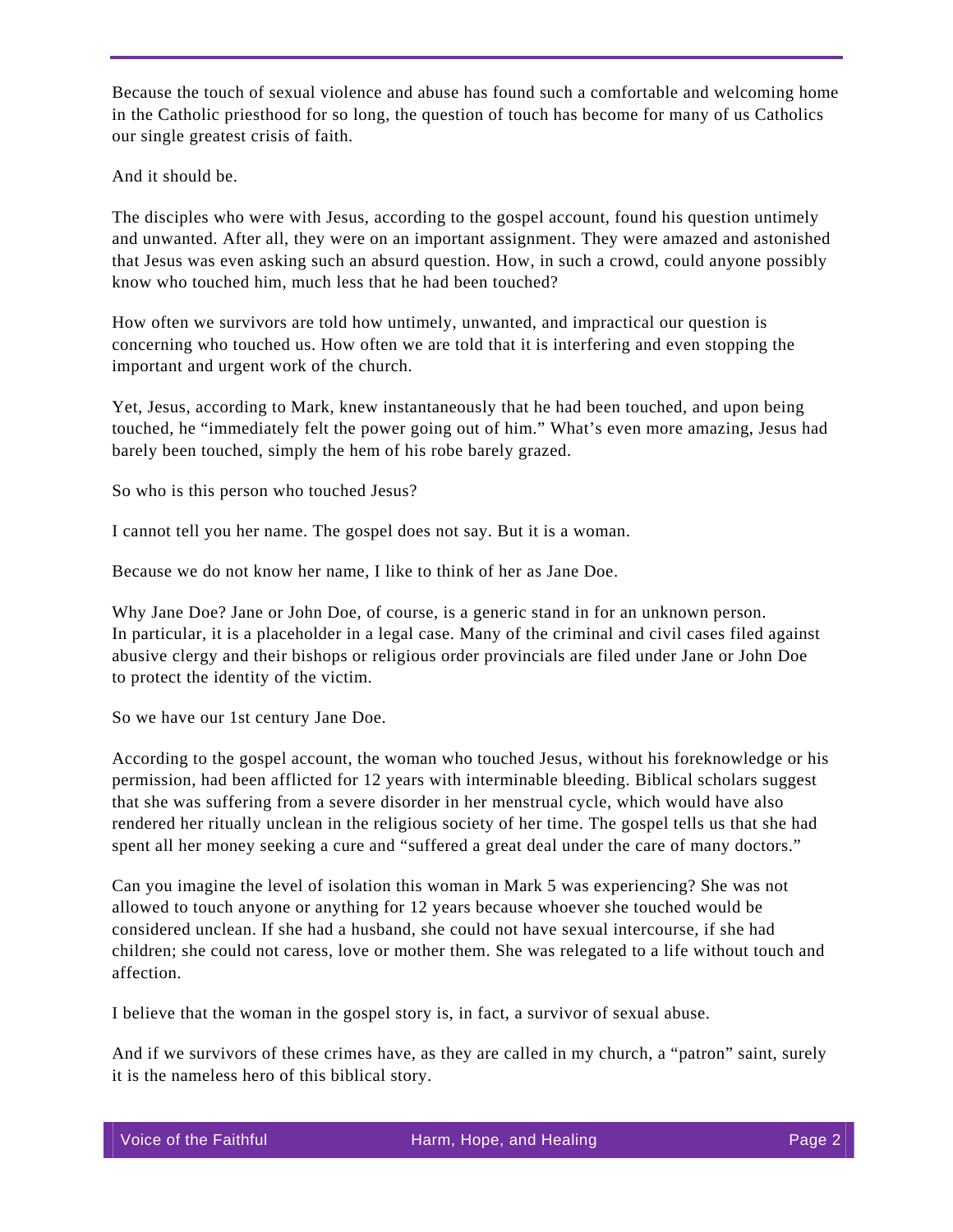Someone touched her in a way that shattered her body and silenced her voice.

Indeed, sexual crime burrows itself into the mysterious border regions between the mind and the body, what Christians call the soul. Not surprisingly, menstruation is very commonly altered by this unique and terrible trauma, as are many basic and necessary bodily functions—sleep, memory, appetite. I do not believe there is a single survivor who has undergone the destitution of sexual assault, female or male, child or adult, who will not instantaneously identify with her seemingly hopeless quest to find a cure, as she did, for one's affliction. In fact, after seeing many doctors and specialists, she has gotten worse, according to the gospel account, not better; not uncommon outcome for survivors under the care of doctors and therapists.

Undoubtedly, like many victims, she has lost family and friends, is unable to work, cannot have close relationships, and suffers persistent and unwanted nightmares and flashbacks. No doubt she is at times suicidal. Most of all, we can surmise, she is unable to touch or be touched in any meaningful way by another human being.

But she persists, and risks reaching for the divine, because she knows that although her affliction is physical, its true source is spiritual.

In Christianity, God became fully a human being. Not partially or under a disguise. Through it, God falls into his own creation. Unlike other religions of the ancient world, God did not appear or assume the form of a human being. He became human. And he had a body just like yours and mine.

In becoming human, God forever changed the meaning of touch, turning every act of touch into an Act of Truth.

Touching, as the gospel shows us again and again, has both its divine and demonic manifestations. And this is especially and undeniably true when that touch is sexual.

It is an endless mystery that the shame the sex offender should logically and naturally feel within his own soul while violating the body of another is rarely if ever felt by him. Instead, the shame of this crime, that awful and crushing weight, is poured into the body of the victim. This is why the victim, not the offender, most often feels like the criminal and why it is so difficult for most survivors to come forward.

For the sexual offender always commits two crimes: first he steals the body and then he steals the voice.

You can hear the impact of this theft whenever we survivors talk about what has happened to us, in how we reach for words we know will be inadequate to the violation, in how our speech is so often arrested by moments of mute remembrance.

Needless to say, too often, when victims do speak up, with their halting and barely audible voices, voices struggling to be heard and restored, they are unwelcome and unwanted.

The perpetrator is almost always of greater social value than the victim. So it is the victim who will be charged, if not by words than by actions, with violating the peace and order of the church.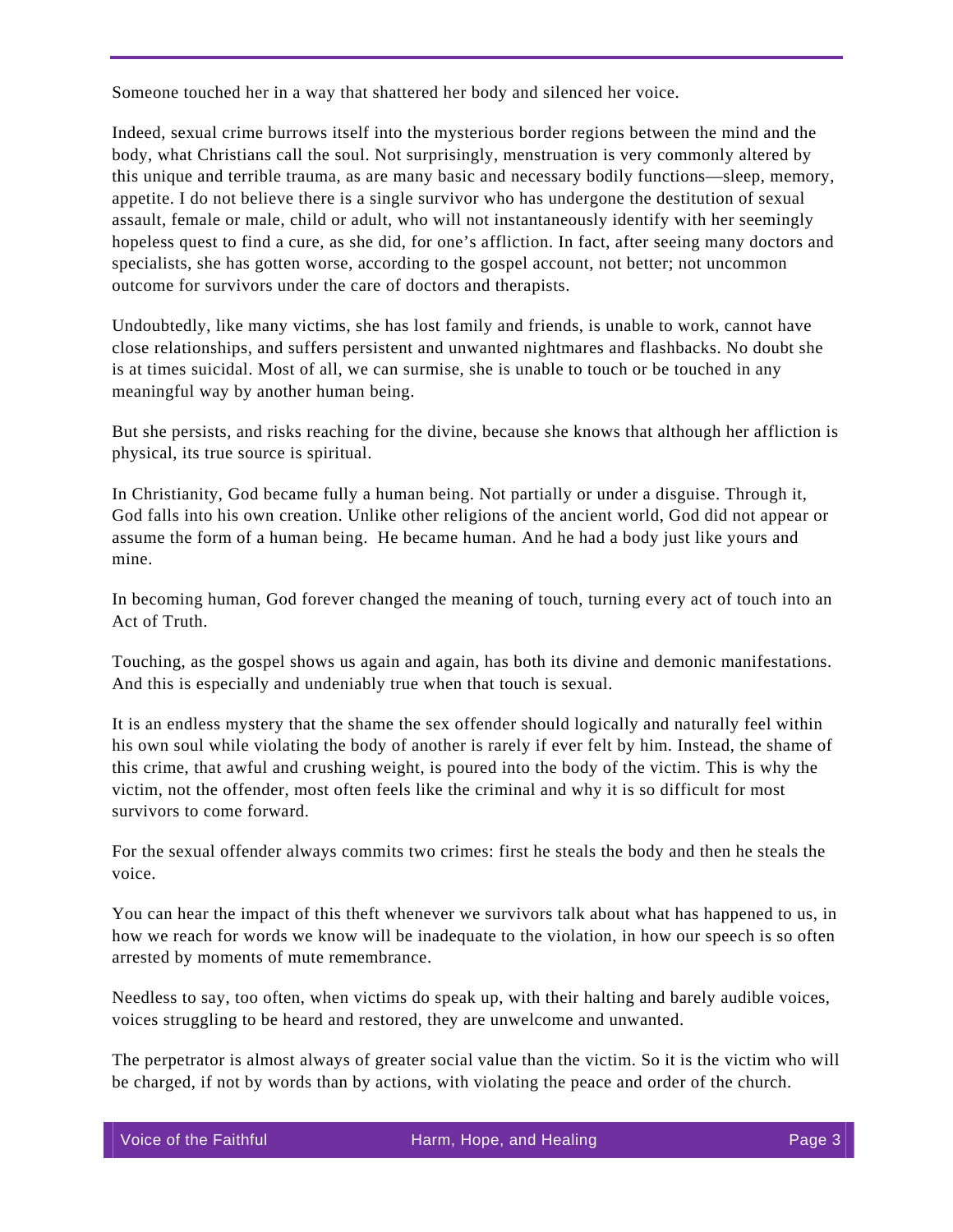Indeed, there are so many psychological and social forces arrayed against a victim speaking, especially a child, that when it does occur it is almost always a miracle, a greater miracle one might say, than walking on water.

Catholics sometimes will say to me, often defiantly it seems to me: "This scandal has not made me lose my faith!" My reply to that is: "It is wonderful that you have succeeded where Christ failed."

There is a famous book by the British philosopher Bertrand Russell called: "Why I am not a Christian." Let me tell you why I am a Christian. It is because losing one's faith is not a problem in Christianity. Christ, my brother, our brother, utterly and totally lost his faith. He cried his loss of faith on the cross. Every child abused by a priest makes this same cry.

Simone Weil, the great and challenging  $20<sup>th</sup>$  century mystic once wrote: "At the bottom of the heart of every human being, from earliest infancy until the tomb, there is something that goes on indomitably expecting, in the teeth of all experience of crimes committed, suffered, and witnessed, that good and not evil will be done to him. It is this above all that is sacred in every human being."

How I remember, as so many survivors do, while being molested by Fr. Liefeld, the crucifix on the wall of his room.

Saint Paul taught us that the greatest things in this universe are faith, hope and love. Faith is indeed great, but it is not the greatest thing. Hope is great. But it is not the greatest thing. Christ lost his faith and his hope. But not his love. Love is the greatest of all things.

And the crisis of sexual abuse by priests is—make no mistake about it—not really a crisis of faith and hope. It is a crisis of love.

God so ordered the world that he placed at the center of the human heart the free faculty of consent. Of consent to the love. Sexual abuse is a parody and mockery of that consent.

The Church believes that God created us so that we might long, through love, for the absolute good. This longing is sacred; only the divine can satisfy it. It forms a link between each person and God. This link exists in every human being, whatever their character, history or circumstances; it is the means by which the good descends into every human life.

But this good, which the Church holds as essential to human salvation, cannot enter a person without a free act of consent. The human consent to the divine initiative of love can never, under any circumstances, be coerced, manipulated or forced; it can never result from the operation of any kind of human or natural necessity whatsoever, physical, psychological or social.

I was taught as a small boy on my mother's knee, as many of us were, the Lord's Prayer. It begins, of course, with the phrase, "Our Father, who is in heaven." God, Jesus instructs us, is absent from the earth. He is nowhere to be found here on earth, where gravity, not grace, as Weil says, so often reigns. So, the prayer implies, it is truly pointless to look for Him here.

When Jesus appeared to Mary and Mary Magdalene at the tomb they mistook him for the gardener. He said to them: "The one you are seeking for is not here."